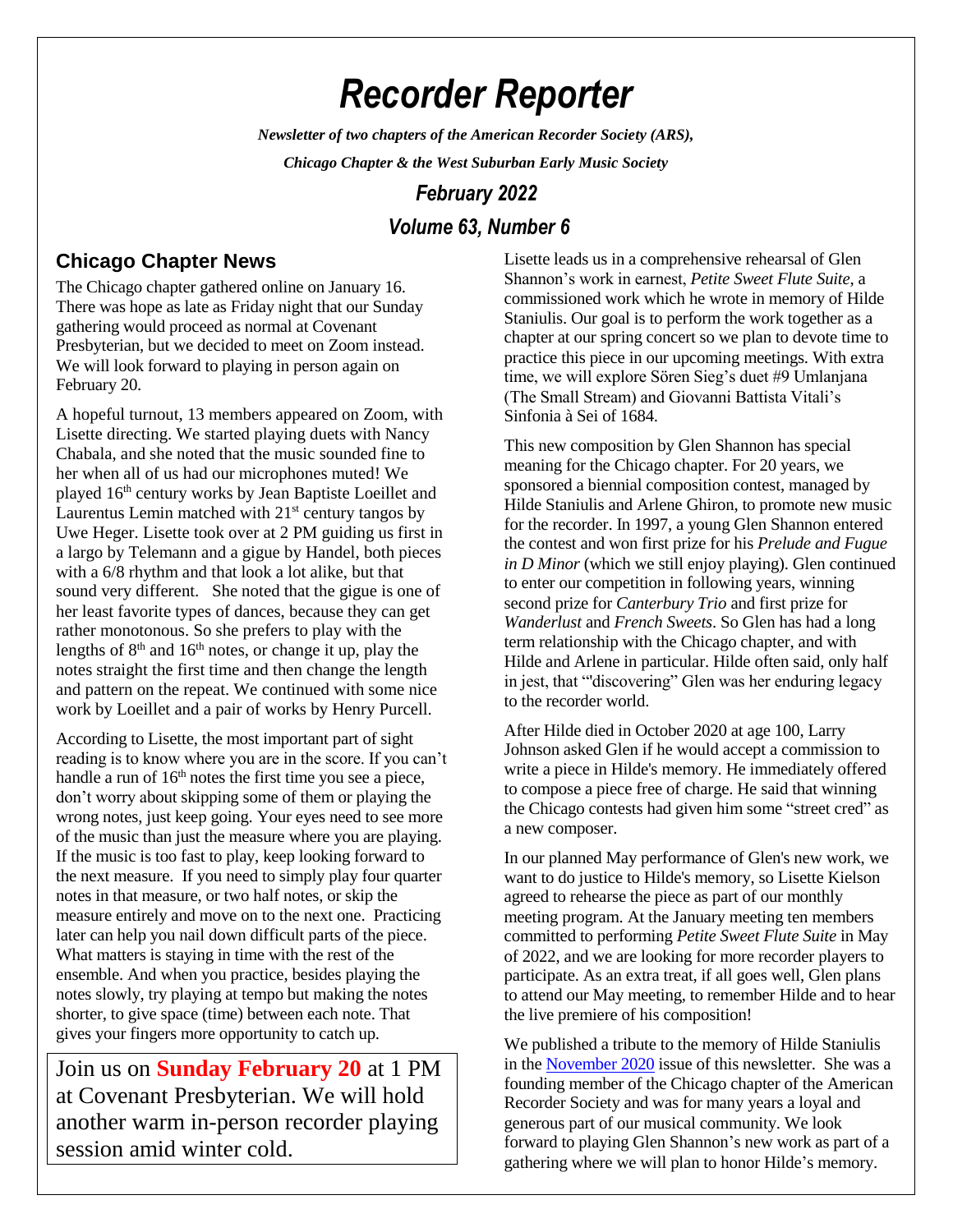#### *Recorder Reporter February 2022 Page 2*

Note that the chapter had originally planned to lead a recorder workshop for the University of Chicago Folk Music Festival on Saturday morning February 12 in Ida Noyes Hall. But the University decided to move all workshops and concerts online. Without a live audience, the board decided to withdraw from the festival this year. We look to return to in February of 2023.



*Gotham Early Music Scene MidTown Concert, Church of the Transfiguration on 29th Street in Manhattan, works by JC Bach & Carl Friedrich Abel, December 30*

# **West Suburban Early Music Society**

The West Suburban Early Music Society met online on January 9th. We played along to music from YouTube as well as synthesized music. Linda Schub was our facilitator and continued to do an excellent job in presenting the sound and printed music. She used music from the ARS website and free music websites such as free-scores.com and musescore.org.

Linda co-leads the Argonne International Folk Dancers, based in Downers Grove. Linda's love of folk dancing was evident in her choice of a few pieces, including Bare Necessities by Pat Shaw. This is a dance from England, first released in 1974, and is on the ARS website. We also played a Bulgarian dance, *Sto mi e milo*, and following:

- Niel Gow's Lamentation for the Death of His Second Wife, Scottish folk tune, 1700's
- Carillon, by Francis Poulenc
- The Old Spagnoletta, Giles Farnaby
- Tourdion
- Tant que vivray, Claudin de Sermisy
- The Fairie-Round, Holborne
- The King's Dance, Praetorius, played on You tube by The Whimple Snoods recorder quartet
- Three Susato Dances, Susato, arranged by Helen Hooker
- Bransle de La Royne 1, from Terpsichore no. 17, Praetorius

WSEMS will meet in February on the 13th at 2 PM. Members will be notified whether this will be in person or via Zoom.—*Kathy Hall-Babis*

# **Whitewater Early Music Festival**

Save the date! The Early Music Festival at the University of Wisconsin Whitewater returns June 3-5 of this year. Visit [https://www.whitewaterearlymusic.org](https://www.whitewaterearlymusic.org/) to learn more. Flyers will be available online this spring. Recorder music for all talent levels, plus choral works, viol de gamba, loud band, late night jam sessions, recorder repairs and music sales, a concert, and more.

# **Music and other Online Resources**

**Fourth Presbyterian Church**, on North Michigan Avenue at Chestnut Street, offers live free concerts in their sanctuary every Friday at noon (12:10 PM).

<https://www.fourthchurch.org/concerts/index.html#feb>

Concerts are scheduled throughout the months of February and March, with attendance at each event welcome. The concerts are also streamed online.

As they say on their web site, [https://bachweek.org,](https://bachweek.orgm/) **Bach Week Festival** is back!

Their fundraiser, Bachanalia, is at the Evanston Arts Center, 1717 Central Avenue, in Evanston on Sunday March 20 at 5:30 PM. After our March meeting ride your bike with me to Evanston.

Concerts are offered On Sunday April 24 at 3 PM at All Saints Church in Ravenswood, Friday April 29 at 7:30 PM at North Park University, Tuesday May 10 at 7:30 PM and Thursday May 12 at 7:30 PM at Nichols Concert Hall, the Music Institute of Chicago in Evanston. This grand Chicago tradition returns.

As they don't say on their web site, but certainly could, **Handel Week** is back!<https://www.handelweek.com/>

They offer concerts on Sunday February 13 at 3 PM, Saturday February 26 at 7:30 PM, and Sunday March 6 at 3 PM. All concerts at Pilgrim Congregational Church, 460 Lake Street Oak Park, Illinois. This church (as all members of the Oak Park Recorder Society know) is a short walk from the Ridgeland stop on the Green line L train, and not far from the Oak Park Metra station.

February 13 the festival will present Vivaldi's *Four Seasons*, and March 6, Handel's *Chandos Anthems*. The Saturday concert offers chamber pieces. To learn more visit [https://www.handelweek.com/index.php.](https://www.handelweek.com/index.php)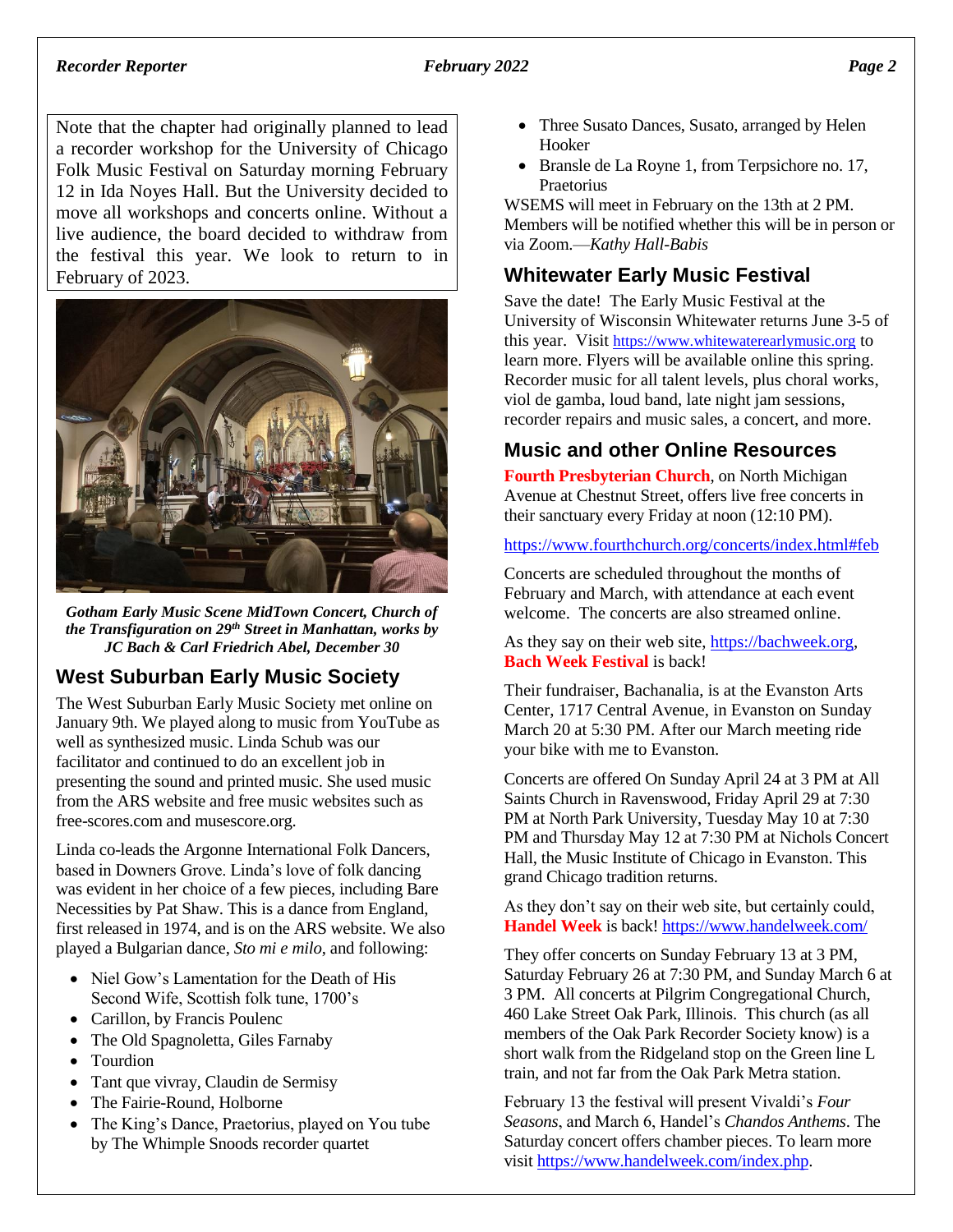

*Jazz before* **the Persians***, for the Chicago International Puppet Theater Festival, January 28, Epiphany Center for the Arts, 201 South Ashland, Chicago*





The British ensemble **Eboracum Baroque** filmed a series of performances in September 2021 at the Great Hall of Burghley House. The music features arias from Handel's *Semele* and *Tamerlano*, instrumental music by Corelli, and a recorder concerto by Vivaldi, drawn from the collection compiled by the Earl of Exeter in the 17th and 18th centuries.

### <https://www.youtube.com/watch?v=wM4CQBXoChI>

**Andrew Schultze** presents a concert performance of selections from Mozart's *Don Giovanni* on Saturday, February 12 at 4:30 PM at Studio 421 of the Fine Arts Building, 410 South Michigan Avenue in Chicago. Suggested donation \$10.

The United States Postal Service offers a new podcast, **Mailin' it**. Here is an interview of Postmaster Louis DeJoy:

### [https://podcasts.apple.com/us/podcast/an-interview-with](https://podcasts.apple.com/us/podcast/an-interview-with-postmaster-general-louis-dejoy/id1587184784?i=1000541512032)[postmaster-general-louis](https://podcasts.apple.com/us/podcast/an-interview-with-postmaster-general-louis-dejoy/id1587184784?i=1000541512032)[dejoy/id1587184784?i=1000541512032](https://podcasts.apple.com/us/podcast/an-interview-with-postmaster-general-louis-dejoy/id1587184784?i=1000541512032)

Each podcast closes with a "Did You Know" segment, with details about postal history in America. For this session, we learned about parcel delivery through the mails, and how the practice (mis)started.

The Post Office was only allowed to deliver letters until August of 1912, when Congress authorized them to start delivering packages for the first time. But Congress neglected to define what those packages ought to look like. For once we can offer our government some charity. Our elected officials quite reasonably assumed that most Americans knew what a package was. But without written guidelines, a few of them sought to test the definition.

Some people tried mailing eggs or live snakes. In January of 2013 an Ohio couple decided to mail their eight-month old son to his grandmother's home a mile away. As the child weighed less than 11 pounds, the shipment cost 15 cents. You might wonder about the attitudes toward parenting at the time, compared to our modern helicopter approach, but at least in this case young James reached his grandmother's arms safely. We have no record of the mail carrier objecting to being drafted as a babysitter while on duty.

But the practice was not illegal (yet) and so others thought they would try it as well. One Idaho couple attached 53 cents in stamps to five year old daughter's winter coat in 1914 to send her to her grandmother too, but this time grandmother lived 73 miles away. It was cheaper than buying a train ticket. The record went to a woman in Florida who mailed her daughter to her father's home in Virginia, 720 miles away. In 1915 the Postmaster General banned the practice of shipping people through the mails.

The **Emerson String Quartet** performs at DePaul University on Friday, February 25 at 7 PM, Holtschneider Performance Center, 2330 N. Halsted in Chicago. The Emerson String Quartet will retire at the end of summer 2023 after 47 years, so this will be the last opportunity to hear them play in Chicago.

<https://www.emersonquartet.com/artist.php?view=cal>

**Haymarket Opera** returns to live performances in 2022. Tickets are on sale now for their next event, *La Susanna*, an oratorio by Alessandro Stradella, on March 26 at 7:30 PM. Gannon Concert Hall of the Holtschneider Performance Center, DePaul University, 2330 North Halsted in Chicago. Ticket sales are handled through the box office at DePaul. To learn more, visit <http://www.haymarketopera.org/2022>.